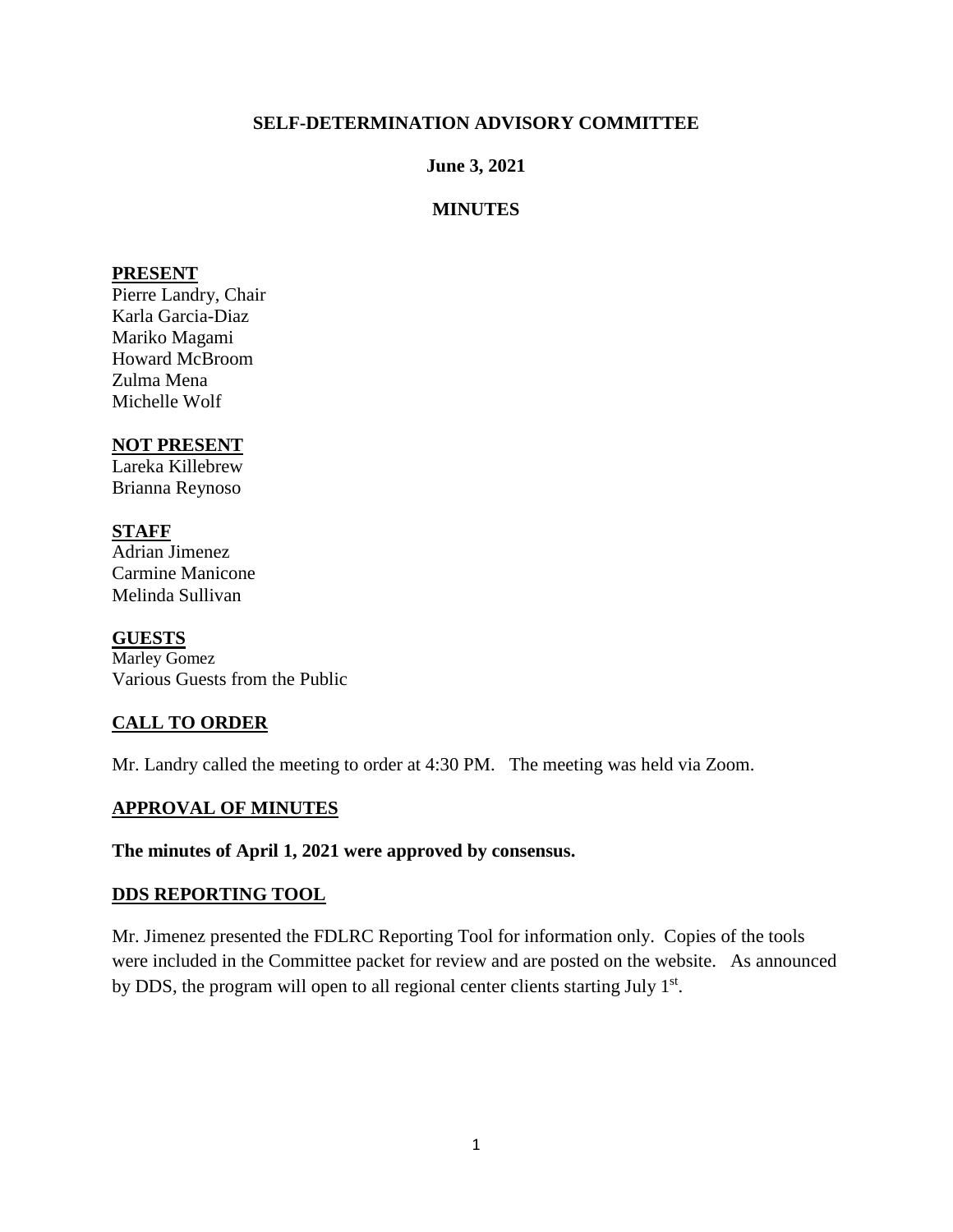# **UPDATE ON THE PROMOTORA PROJECT/FIESTA EDUCATIVE**

Ms. Gomez gave an update on her outreach to Spanish speaking families and reported that a good portion are willing to move forward as they are feeling better about the pandemic. Ms. Gomez reported on 9 consumers she is tracking, four of which are actually making progress, and two have withdrawn from the program.

# **SDAC PROPOSAL FOR RECOMMENDED ACTIONS UPDATE**

Ms. Sullivan update the Committee on the following funding options for the SDAC Funding Directive for 2019-2020.

## *NEEDS IDENTIFIED*

*1) More individual coaching through the process ("handholding")*

**30 Families and 40 Lanterman staff attended the DVU Conference. It was very successful and appreciated.** 

*2) Monthly reports with better data analysis*

**Draft tool for improved data analysis submitted to consultant, Linda Decon; awaiting her feedback.** 

*3) Improve training and orientations*

**5 Informational Videos in English and Spanish are currently posted on the website. Topics are on SDP (Person Centered Planning and Independent Facilitators, Individual Budgets and Spending Plans, Generic Resources, FMS Models and Transition Support into SDP)** 

**It was suggested that the time duration of each video be listed on the website.**

### **MAY REVISE BUDGET REVIEW**

Ms. Sullivan gave a brief overview of the state's budget process and reviewed a few highlights below from the proposed budget for fiscal year 21-22, often called the 'May Revise'.

1) *Performance Incentives* – Funding supports initial and ongoing efforts to establish a performance improvement program with fiscal incentives for regional centers to meet specified benchmarks and improvement measure, with an initial focus on reducing caseload ratios.